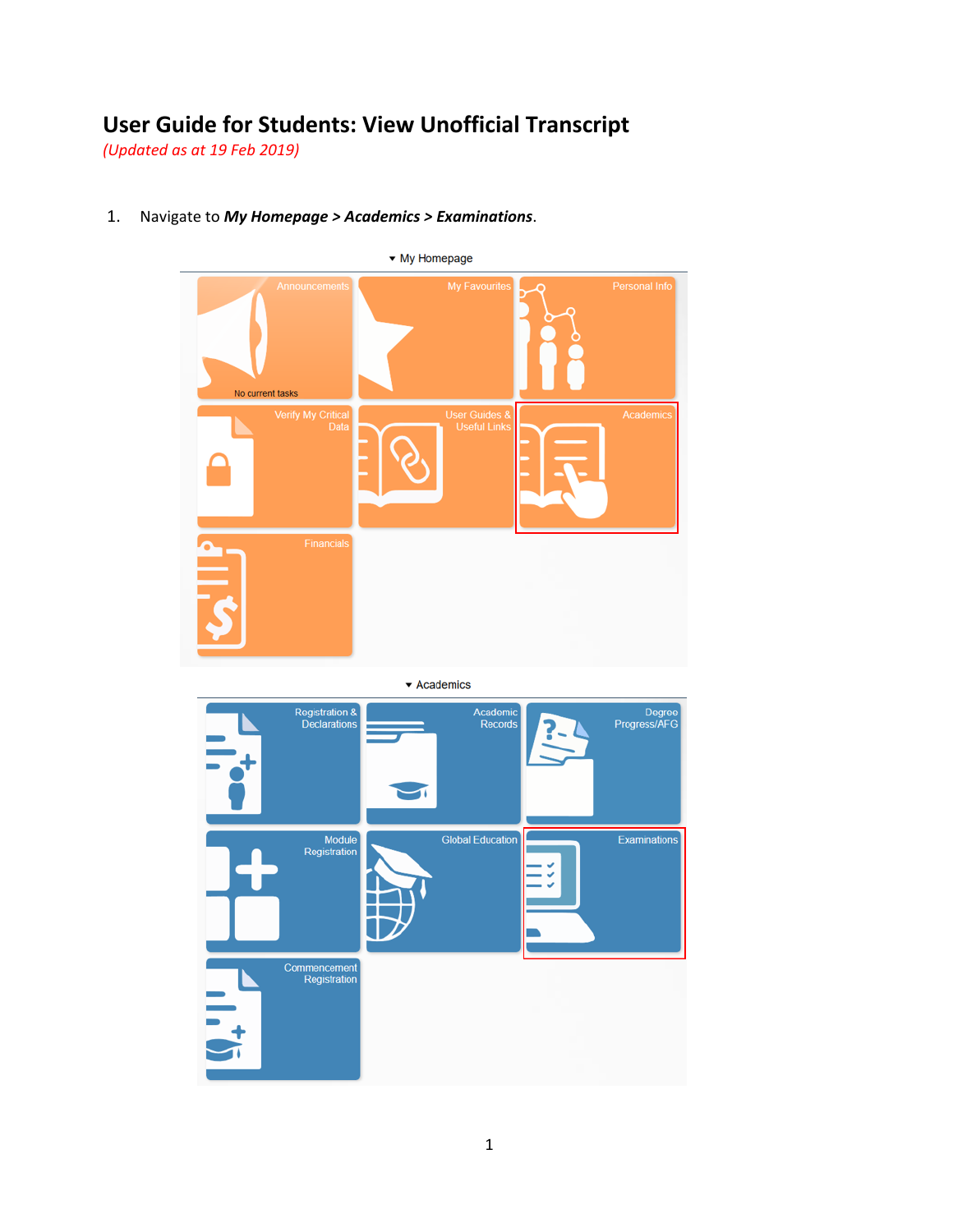2. Click on '**View Unofficial Transcript**' from the side menu.

| <b>National University of Singapore</b> |                                                                         |                                   |
|-----------------------------------------|-------------------------------------------------------------------------|-----------------------------------|
| View Exam Schedule                      | <b>View Report</b>                                                      | <b>View All Requested Reports</b> |
| Subscribe to SMS Notification           | <b>New Request</b><br>Report Type                                       | Submit                            |
| View Exam Results                       | (Select a Value)<br>$\cdot$                                             |                                   |
| Submit S/U Declarations                 | Information For Students                                                |                                   |
| <b>View Unofficial Transcript</b>       | To view reports, your device should allow popups and have a PDF viewer. |                                   |

- 3. If you wish to generate a new unofficial transcript report , select the appropriate Transcript Type (see explanations below) and click '**Submit**'. Note that the process will take some time.
	- CDP Unofficial For students under the Concurrent Degree Program
	- Duke Unofficial For students under the Duke-NUS Graduate Medical School
	- Graduate Unofficial For Graduate Diploma/Masters/PhD students
	- Non-graduating Unofficial For Exchange/Non-Exchange students
	- Undergrad Dentistry Unofficial For BDS students
	- Undergrad Medicine Unofficial For MBBS students
	- Undergraduate Unofficial For Bachelor's degree students

| <b>National University of Singapore</b> |                                                                                                                                                                                                           |                                                                                                                                                                                                                                                                                                                                                                                          |
|-----------------------------------------|-----------------------------------------------------------------------------------------------------------------------------------------------------------------------------------------------------------|------------------------------------------------------------------------------------------------------------------------------------------------------------------------------------------------------------------------------------------------------------------------------------------------------------------------------------------------------------------------------------------|
| View Exam Schedule                      | <b>View Report</b>                                                                                                                                                                                        | <b>View All Requested Reports</b>                                                                                                                                                                                                                                                                                                                                                        |
| Subscribe to SMS Notification           | <b>New Request</b>                                                                                                                                                                                        | <b>Submit</b>                                                                                                                                                                                                                                                                                                                                                                            |
| View Exam Results                       | Report Type<br>Undergraduate Unofficial                                                                                                                                                                   |                                                                                                                                                                                                                                                                                                                                                                                          |
| Submit S/U Declarations                 | <b>Information For Students</b><br>YOU MAY REFER TO THE USER GUIDE ON PRINTING OF UNOFFICIAL TRANSCRIPT AT:<br>https://share.nus.edu.sg/registrar/student/info/UserGuide-for-SC-View-Unoff-Transcript.pdf |                                                                                                                                                                                                                                                                                                                                                                                          |
| <b>View Unofficial Transcript</b>       |                                                                                                                                                                                                           | Unofficial Transcripts are used primarily for student reference and are available only to current students. While the Unofficial Transcript is designed to show similar information as your<br>Official Transcript, please note that they are not considered official because they do not have the official university seal imprinted on them and will not typically be accepted for any |
|                                         | To view reports, your device should allow popups and have a PDF viewer.                                                                                                                                   |                                                                                                                                                                                                                                                                                                                                                                                          |

4. Once the request process is completed, a pdf copy of the unofficial transcript will open in a pop‐up window.

**NOTE:** Please note that the examination results of the most current semester can only be printed on the transcript from the 20th calendar day from the day of results release (i.e. when the University has finalized all appeals for review of examination results).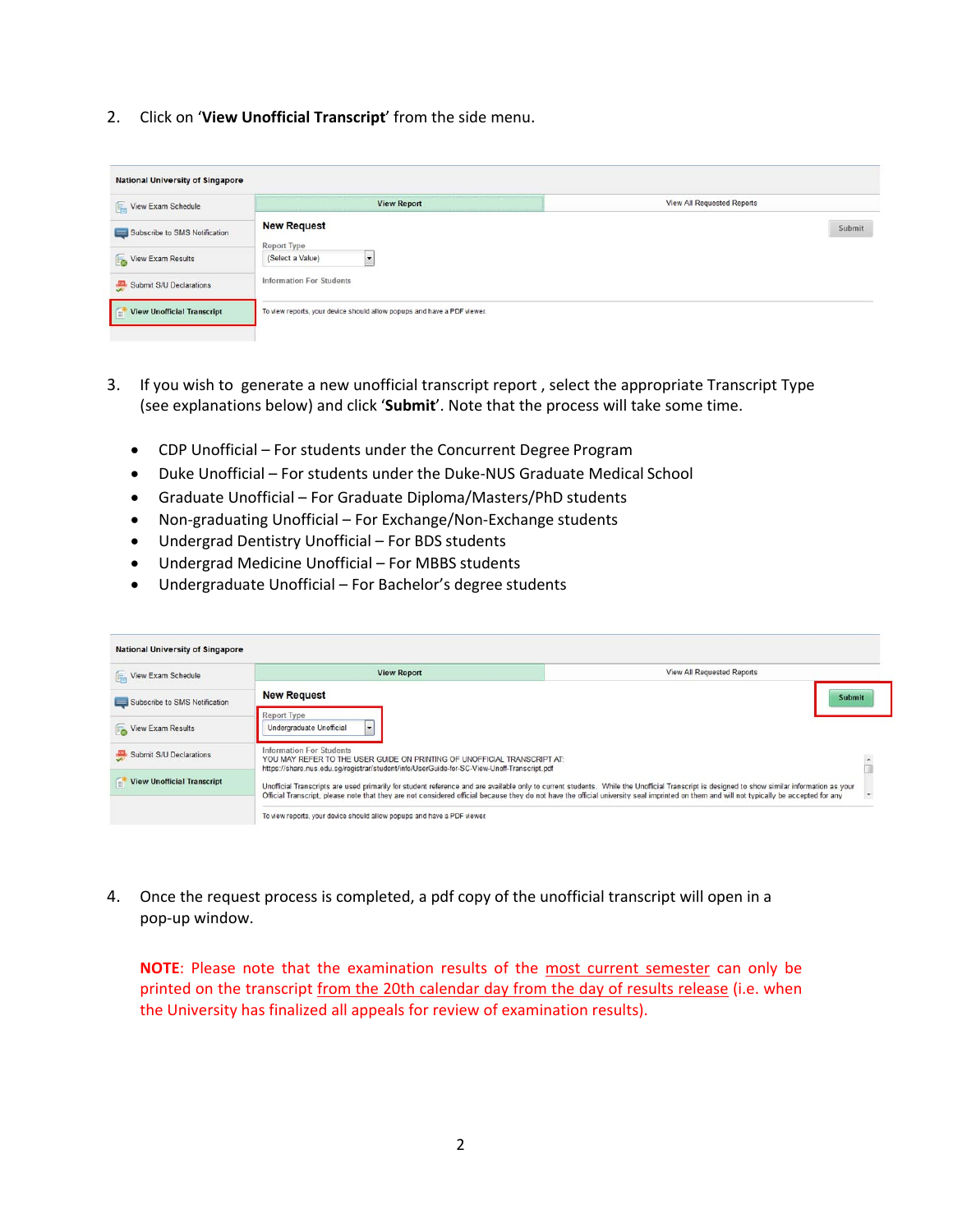| < Academics                             |                          | <b>View Unofficial Transcript</b>                                                                                                                                                                                                                                                                                                                    |                           |  |  |  |  |
|-----------------------------------------|--------------------------|------------------------------------------------------------------------------------------------------------------------------------------------------------------------------------------------------------------------------------------------------------------------------------------------------------------------------------------------------|---------------------------|--|--|--|--|
| <b>National University of Singapore</b> |                          |                                                                                                                                                                                                                                                                                                                                                      |                           |  |  |  |  |
| View Exam Schedule<br>偏                 |                          | <b>View Report</b>                                                                                                                                                                                                                                                                                                                                   |                           |  |  |  |  |
| Subscribe to SMS Notification           | <b>Previous Requests</b> |                                                                                                                                                                                                                                                                                                                                                      |                           |  |  |  |  |
| <b>View Exam Results</b><br>l.          |                          | Request Date $\diamond$                                                                                                                                                                                                                                                                                                                              | Request Number $\diamond$ |  |  |  |  |
| Submit S/U Declarations                 | □                        | 02/10/2018                                                                                                                                                                                                                                                                                                                                           | 937557                    |  |  |  |  |
| 룼                                       | □                        | 02/10/2018                                                                                                                                                                                                                                                                                                                                           | 937556                    |  |  |  |  |
| $\mathbf{r}$ View Unofficial Transcript | □                        | 24/09/2018                                                                                                                                                                                                                                                                                                                                           | 937553                    |  |  |  |  |
|                                         | $\Box$                   | 24/09/2018                                                                                                                                                                                                                                                                                                                                           | 937552                    |  |  |  |  |
|                                         | $\Box$                   | 16/03/2018                                                                                                                                                                                                                                                                                                                                           | 923981                    |  |  |  |  |
|                                         | $\Box$                   | 16/08/2017                                                                                                                                                                                                                                                                                                                                           | 849140                    |  |  |  |  |
|                                         |                          | $\times$<br>Opening N_SR_TSRPT.pdf<br>You have chosen to open:<br>N_SR_TSRPT.pdf<br>which is: Adobe Acrobat Document<br>from: https://cssit.nus.edu.sq<br>What should Firefox do with this file?<br>O Open with<br>Adobe Acrobat DC (default)<br>$\backsim$<br>○ Save File<br>Do this automatically for files like this from now on.<br>OK<br>Cancel |                           |  |  |  |  |

5. If you wish to view a transcript report generated earlier, click on the '**View All Requested Reports**' tab at the background of the page. You can then tick any of the boxes to select the reports, and click '**View Report**'. A new window will be open to show a pdf copy of the previously generated unofficial transcript.

| View Exam Schedule            | <b>View Report</b>       |                         |                           | <b>View All Requested Reports</b> |                                 |               |  |
|-------------------------------|--------------------------|-------------------------|---------------------------|-----------------------------------|---------------------------------|---------------|--|
| Subscribe to SMS Notification | <b>Previous Requests</b> |                         |                           |                                   | <b>View Report</b>              | <b>Delete</b> |  |
| View Exam Results             |                          | Request Date $\diamond$ | Request Number $\diamond$ |                                   | Description $\diamond$          |               |  |
|                               | $\Box$                   | 02/10/2018              | 937557                    |                                   | <b>Undergraduate Unofficial</b> |               |  |
| Submit S/U Declarations       | $\overline{\mathbf{v}}$  | 02/10/2018              | 937556                    |                                   | Undergraduate Unofficial        |               |  |
| View Unofficial Transcript    | $\Box$                   | 24/09/2018              | 937553                    |                                   | Undergraduate Unofficial        |               |  |
|                               | $\Box$                   | 24/09/2018              | 937552                    |                                   | Undergraduate Unofficial        |               |  |
|                               | $\Box$                   | 16/03/2018              | 923981                    |                                   | Undergraduate Unofficial        |               |  |
|                               | $\Box$                   | 16/08/2017              | 849140                    |                                   | <b>Undergraduate Unofficial</b> |               |  |